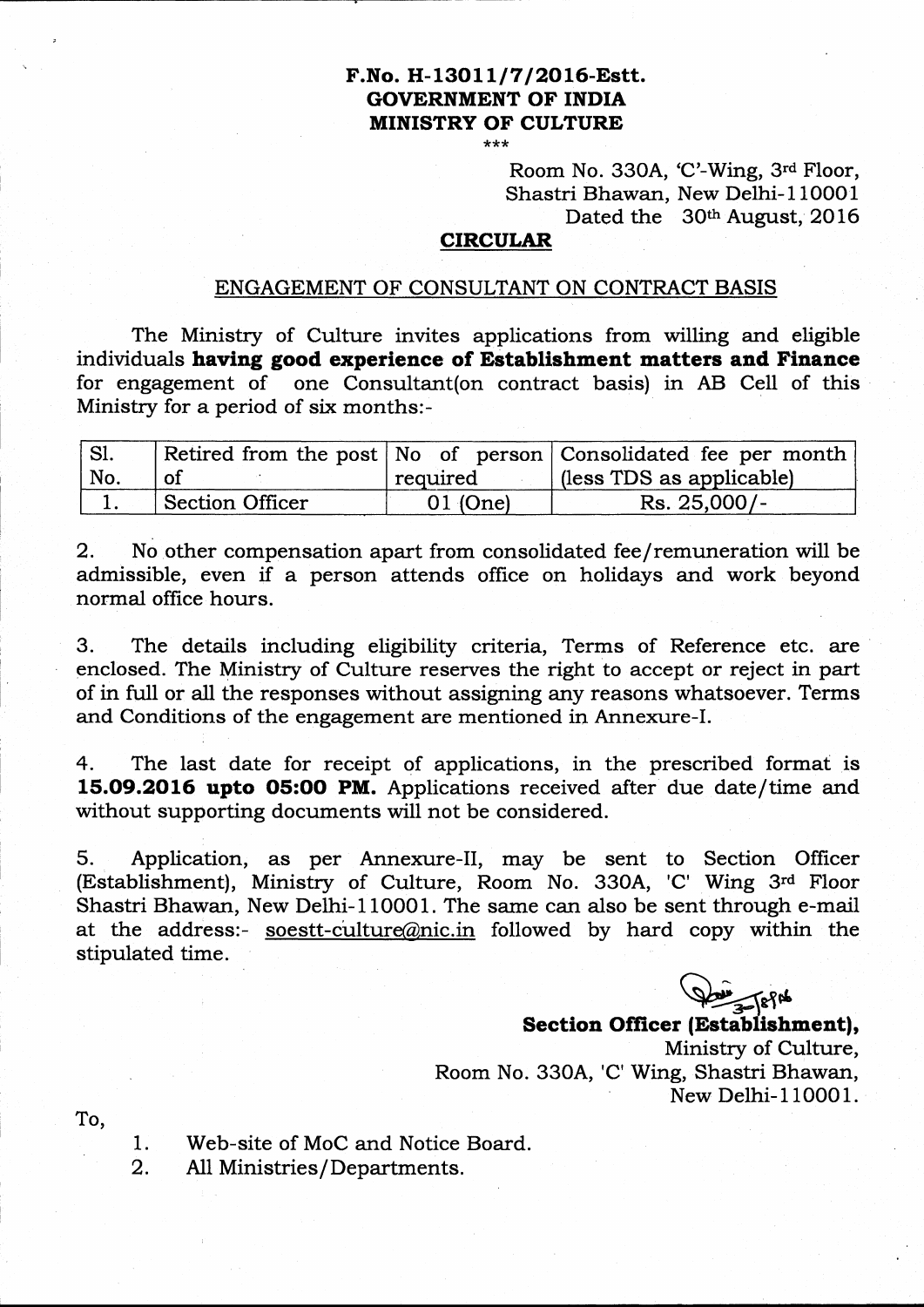### 1. Eltgibility:

- 1.1 Persons retired from the post of Section Officer at eligible for the position of Consultant.
- 1.2 Should have good communications and interpersonal skills, fair knowledge of computer applications such as MS Word, MS Excel and Power Point etc.
- 1.3 Should have expertise in noting/drafting, budget/accounts, office procedure, etc.
- L.4 Should have good experience of Establishment matters and finance.

### 2. Age Limit:

2.1 Should not be more than 62 years of age on the last date for receipt of application.

### 3. Remuneration:

- 3.1 The monthly consolidated remuneration of Rs. 25,000/-(Twenty five thousand) will be paid to the Consultant retired from the post of Section Officer.
- 3.2 Shall not be entitled to any allowance such as DA, transport facility, residential accommodation, CGHS/Medical facility, Medical reimbursement etc.

#### 4. Engagement:

4.L The engagement of Consultant will be purely on contract basis and will not confer any right for regular appointment in the Ministry/organization.

#### 5. Scope of Work/Job Responsibility:

5.1 To review the pay revisions/fixation of all employees of autonomous offices under this Ministry and rectify anomalies.

#### 6. Drawal of Pension:

- $6.1$  The retired Govt. servant engaged as Consultant shall continue to draw pension and Dearness Relief on pension during the period of his engagement as Consultant.
- 6.2 The engagement as Consultant shall not be considered as a case of reemployment.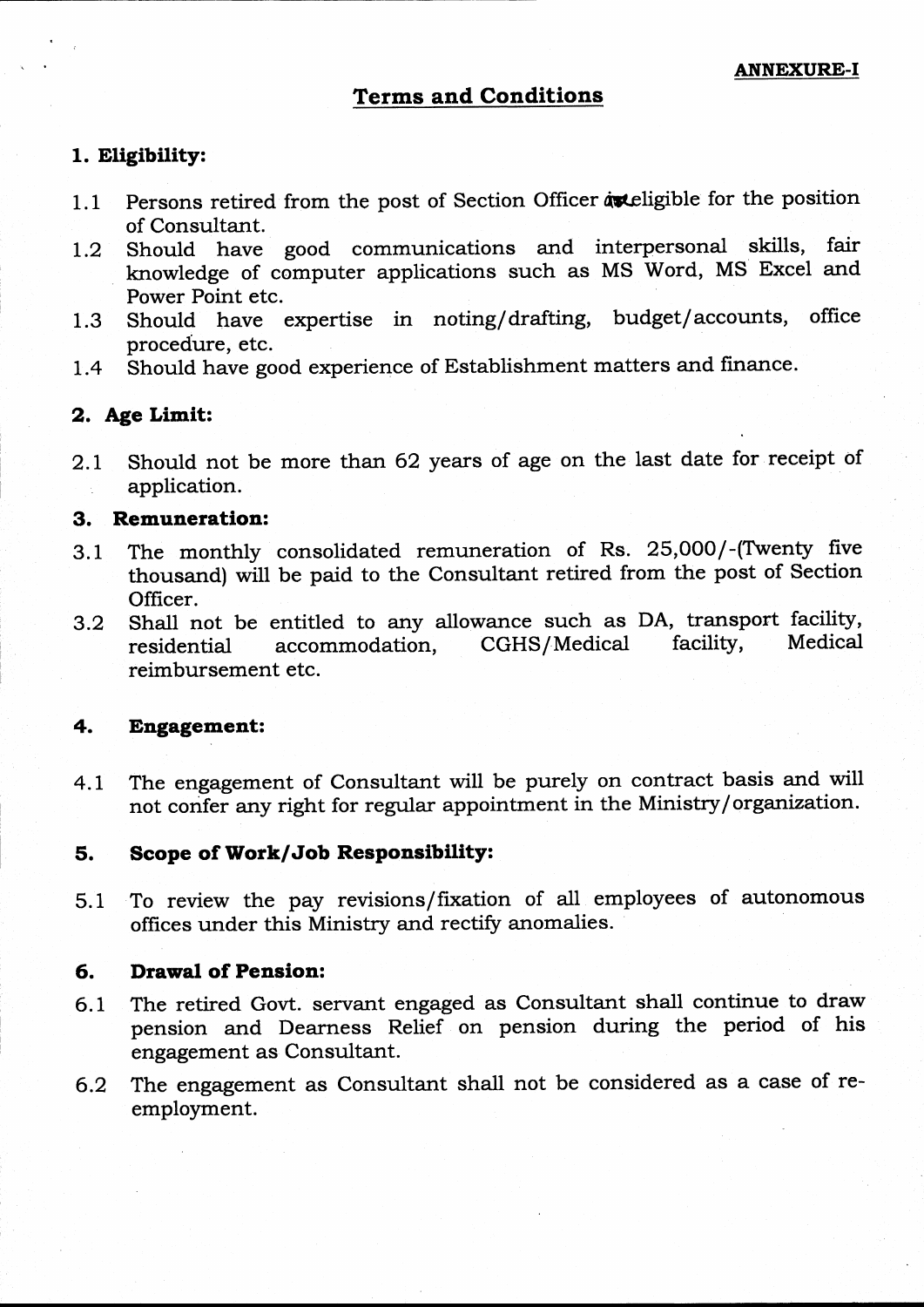## 7. Leave :

- 7.L The Consultant shall be entitled to avail 8 days of Leave in a calendar year with reimbursement on pro rata basis. Therefore, he shall not draw any remuneration in case of his absence beyond 8 days in a year
- 7.2 The un-availed leave in a calendar year can neither be carried forward to next calendar year nor be entitled for leave encashment.

## 8. Working Hours:

- 8.1 The Consultant shall be required to observe the normal office timing and may also be called upon to attend the office on Saturday, Sunday or any holiday in case of exigencies of work.
- 8.2 They shall mark their attendance in AEBAS mandatorily and failing which may result in deduction of remuneration.

## 9. Tax Deduction at Source:

9.1 The Income Tax or any other tax will be deducted at source as per Government instructions. Necessary TDS Certificate will be issued to them.

## 10. Confidentiality of data and documents:

- 10.1 The intellectual Property Rights (IPR) of the data collected as well as deliverables produced for the Ministry /organization shall remain with the Ministry.
- 10.2 No one shall utilize or publish or disclose or part with, to a third party, any part of the data or statistics or proceedings or information collected for the purpose of his assignment or during the course of assignment for the Ministry without the express written consent of the Ministry.
- 10.3 The Consultant shall be bound to hand-over the entire set of records of assignment to the Department before the expiry of the contract, and before the final payment is released by the Ministry.
- 10.4 The Consultant would be required to sign a non-disclosure undertaking as per ANNEXURE-III.

## 11. Conflict of interest:

- 11.1 The Consultant shall in no case represent or give opinion or advice to others in any matter which is adverse to the interest of the Ministry nor will he indulge in any activity outside the terms of the contractual assignment.
- assignment.<br>11.2 The Consultant shall not claim any 11.2 The Consultant shall not claim any<br>benefit/compensation/absorption/regularization of service with this Ministry.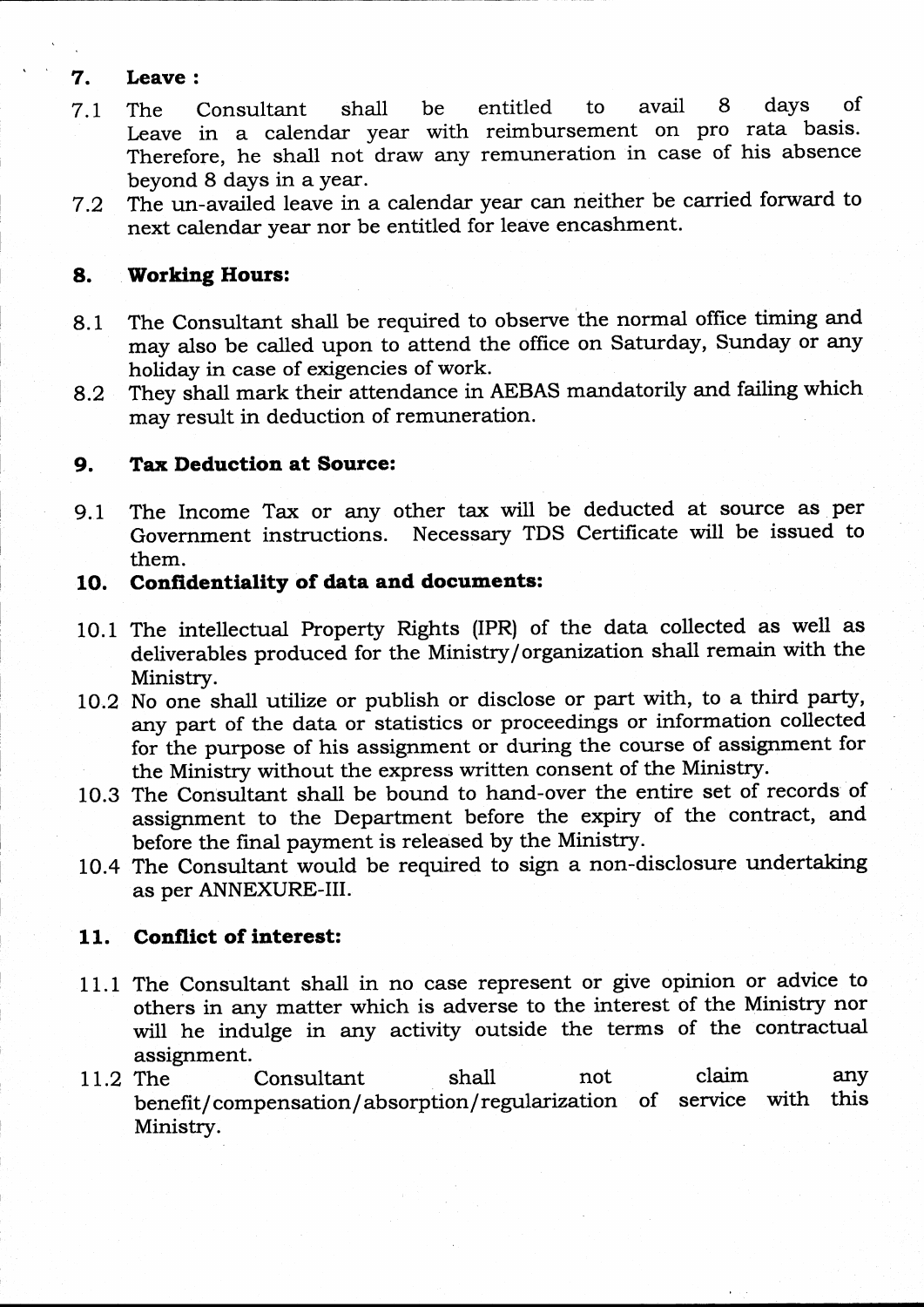#### 12. Termination of Agreement:

12.1 The Ministry may terminate the contract to which these terms apply, if:-

- (i.) The Consultant is unable to address the assigned work.
- (ii.) Quality of the assigned work is not to the satisfaction of the Controlling Officer/Competent Authority in the Ministry.
- (iii.) The Consultant is found lacking in honesty and integrity.
- (iv.) The Competent Authority in the Ministry may also terminate the contract at any time without giving any notice and also without assigning any reason.

\*\*\*\*\*\*\*\*\*\*\*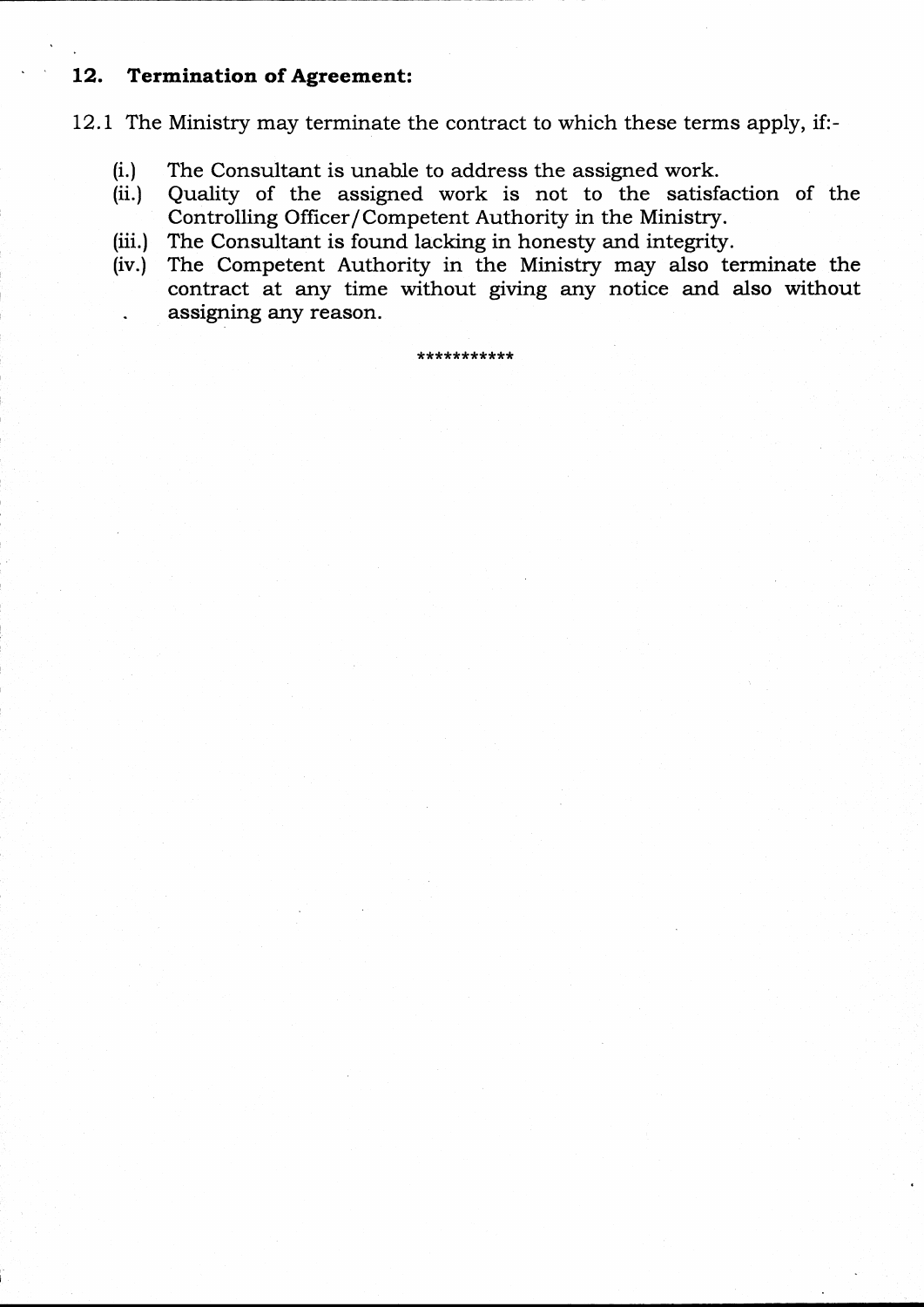# Application for engagement as Consultant on contract basis in Ministry of Culture.

| Name                              |                                                                   |
|-----------------------------------|-------------------------------------------------------------------|
| Mother's/Father's/Husband's       |                                                                   |
| Name                              |                                                                   |
| Date of birth                     |                                                                   |
| <b>Address for Correspondence</b> |                                                                   |
|                                   |                                                                   |
|                                   |                                                                   |
| <b>Permanent Address</b>          |                                                                   |
|                                   |                                                                   |
| Contact No./Nos.                  |                                                                   |
| Email ID                          |                                                                   |
| <b>Educational/Technical</b>      |                                                                   |
| Qualification (S)                 |                                                                   |
|                                   | Details of experience to be Duly filled proforma "APPENDIX"<br>is |
| attached<br>in<br>proforma        | attached.                                                         |
| appended as "APPENDIX"            |                                                                   |
| Date of retirement and name       |                                                                   |
| of the office where the officer   |                                                                   |
| was last working. Enclose the     |                                                                   |
| copy of PPO.                      |                                                                   |
| other<br>relevant<br>Any          |                                                                   |
| information (use a separate       |                                                                   |
| sheet, if necessary)              |                                                                   |

The information furnished above is true. I have carefully read the 'terms and conditions mentioned in Annexure-I and they are acceptable to me. I certify that no disciplinary proceedings are pending against me, as on date.

## Signature of the Applicent

Date: Place: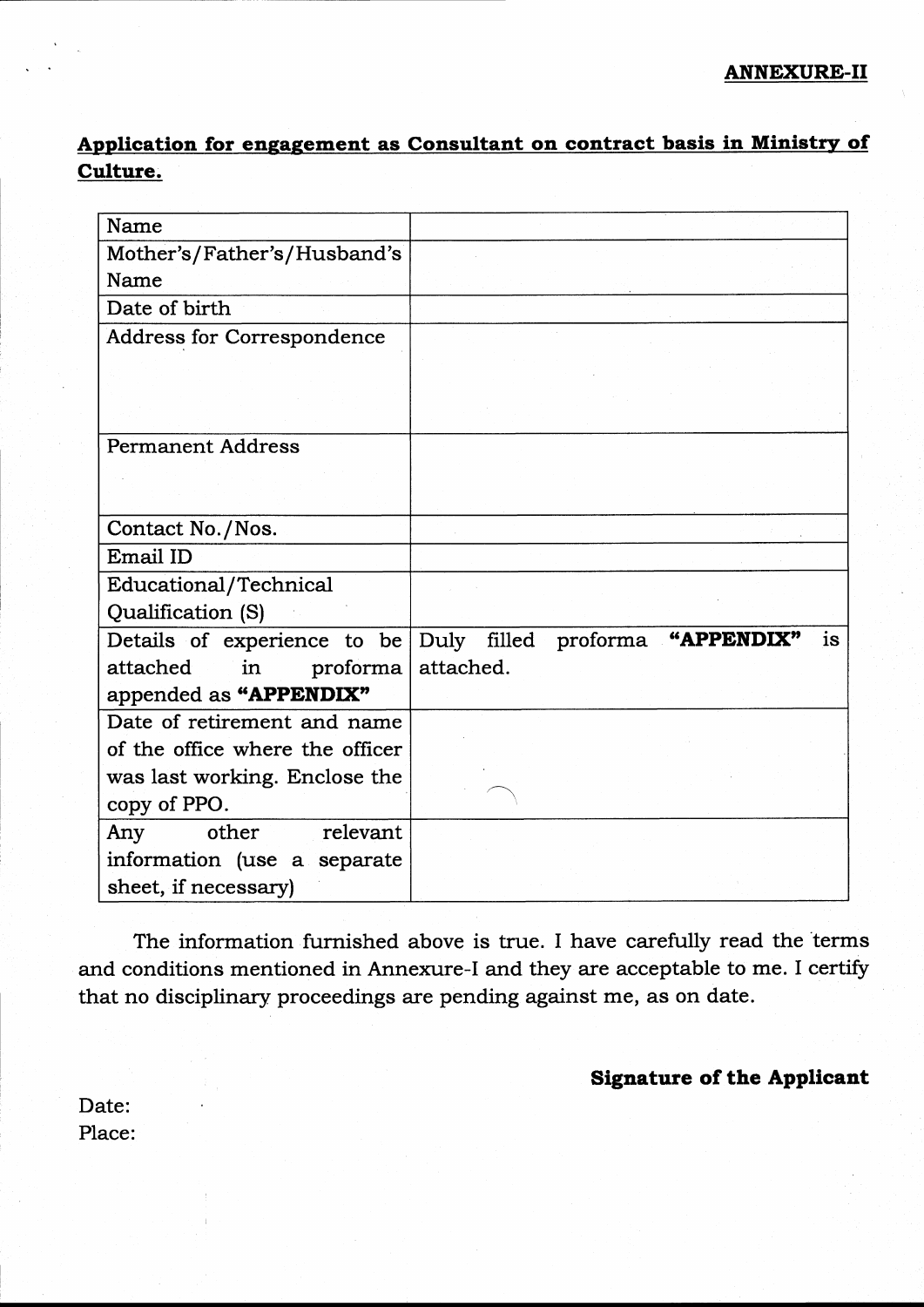## APPENDIX

# Details of experience

| Period    | Name of      | Post,           | Description of duties |
|-----------|--------------|-----------------|-----------------------|
| (Starting | Office/      | Rem'uneration   | performed             |
| from the  | Organization | or Pay Band     |                       |
| latest)   |              | with Grade Pay, |                       |
|           |              | if applicable   |                       |
|           |              |                 |                       |
|           |              |                 |                       |
|           |              |                 |                       |
|           |              |                 |                       |
|           |              |                 |                       |
|           |              |                 |                       |
|           |              |                 |                       |
|           |              |                 |                       |
|           |              |                 |                       |
|           |              |                 |                       |
|           |              |                 |                       |
|           |              |                 |                       |
|           |              |                 |                       |
|           |              |                 |                       |
|           |              |                 |                       |
|           |              |                 |                       |
|           |              |                 |                       |
|           |              |                 |                       |
|           |              |                 |                       |
|           |              |                 |                       |
|           |              |                 |                       |
|           |              |                 |                       |
|           |              |                 |                       |
| $\gamma$  |              |                 | ÷.                    |
|           |              |                 | $\sim$                |
|           |              |                 |                       |
|           |              |                 |                       |

Name/Signature:-